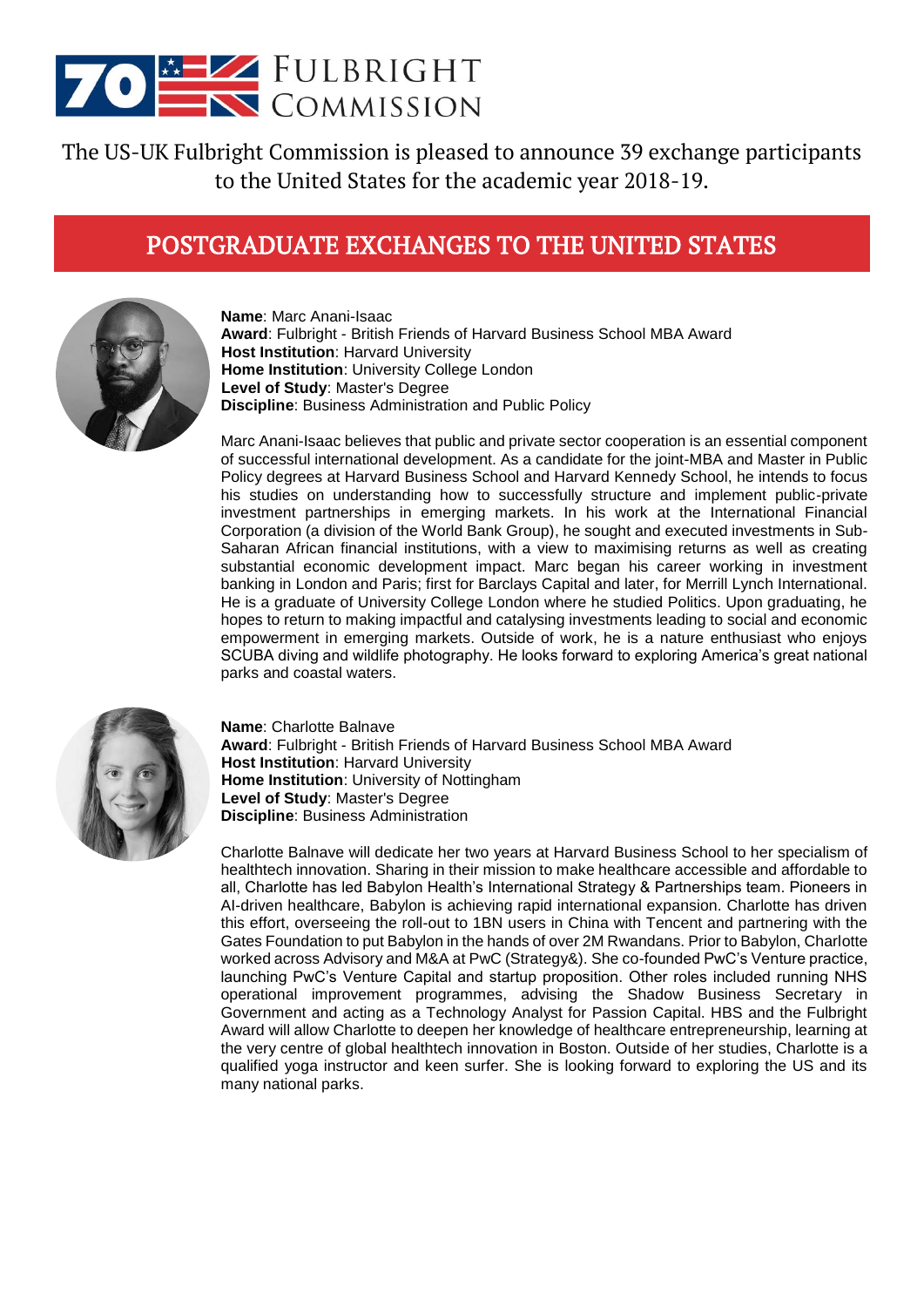



**Name**: Dr Gordon Brown **Award**: Fulbright - Nursten Award in Medical Sciences **Host Institution**: Yale University **Home Institution**: University of Aberdeen **Level of Study**: Master's Degree **Discipline**: Public Health

Dr Gordon Brown obtained his MBChB alongside an intercalated BSc in Medical Sciences (First Class Honours) from University of Aberdeen. After graduating, he spent two years as an Academic Foundation Programme Doctor and Honorary Clinical Fellow at the Queen Elizabeth University Hospital and University of Glasgow. Gordon has been involved in research for the last 5 years publishing highly cited work predominantly focused on how cancer develops and spreads. During his final year of medical school, he undertook a research elective investigating colorectal cancer prevention at Massachusetts General Hospital and Harvard University. At Yale, he will undertake a Master of Public Health degree to develop and strengthen his existing research skills whilst building towards a successful career as an academic clinician. During his spare time, he looks forward to exploring as much of the East Coast as possible and taking in some live American sport.



**Name**: Nick Brown **Award**: Fulbright All Disciplines Postgraduate Award **Host Institution**: Tufts University, Fletcher School of Law and Diplomacy **Home Institution**: University of Oxford **Level of Study**: Master's Degree **Discipline**: International Affairs

Nick Brown studied Philosophy, Politics & Economics at the University of Oxford, with a particular focus on American politics and society. His areas of interest included trade, comparative political systems, and the polarisation of the US electorate. He has since worked for Morgan Stanley in London as a US equity analyst, where he briefed colleagues and clients on issues such as tax reform and data regulation. His ambition is to pursue a career in international policymaking, a path for which the Master's at the Tufts Fletcher School will, he hopes, provide the academic and professional underpinnings. Specifically, he intends to develop expertise of transnational organisations, global inequality, and the domestic determinants of American foreign policy choices. Aside from his longstanding interest in American culture and affairs, postgraduate study in the US appeals to him given the centrality of the country's opinion and decisions to most international issues. He will use the Fulbright award to explore American society more broadly, through local community involvement, engagement with the midterm elections, and indulging his passion for American sports.



**Name**: Catherine Burke **Award**: Fulbright Postgraduate Award at the Hubert H Humphrey School of Public Affairs **Host Institution**: University of Minnesota, Humphrey School of Public Affairs **Home Institution**: University of St Andrews **Level of Study**: Master's Degree **Discipline**: Human Rights

Catherine Burke is a campaigner within Scottish politics on issues affecting the rights of young people. She has been active in Scottish democracy from a young age, as a Member of the Scottish Youth Parliament, and lead a successful campaign to lower the voting age in Scotland to 16, as the Parliament's Chairperson.This has led her to work with the United Nations, giving evidence to the UN Committee on the Rights of the Child. Recently Catherine was also named as one of the '30 most Inspiring Scots Women under 30'. Having recently graduated from the University of St Andrews with an MA(Hons.) in International Relations, Catherine is keen to broaden her horizons globally. By pursuing a Master's in Human Rights at the Humphrey's School of Public Affairs, Catherine hopes to bridge her learning between the theoretical and the practical aspects of human rights work. In particular, she hopes to focus on the rights of young refugees, having completed her undergraduate thesis on the role of forcibly displaced peoples in re-imagining national identity.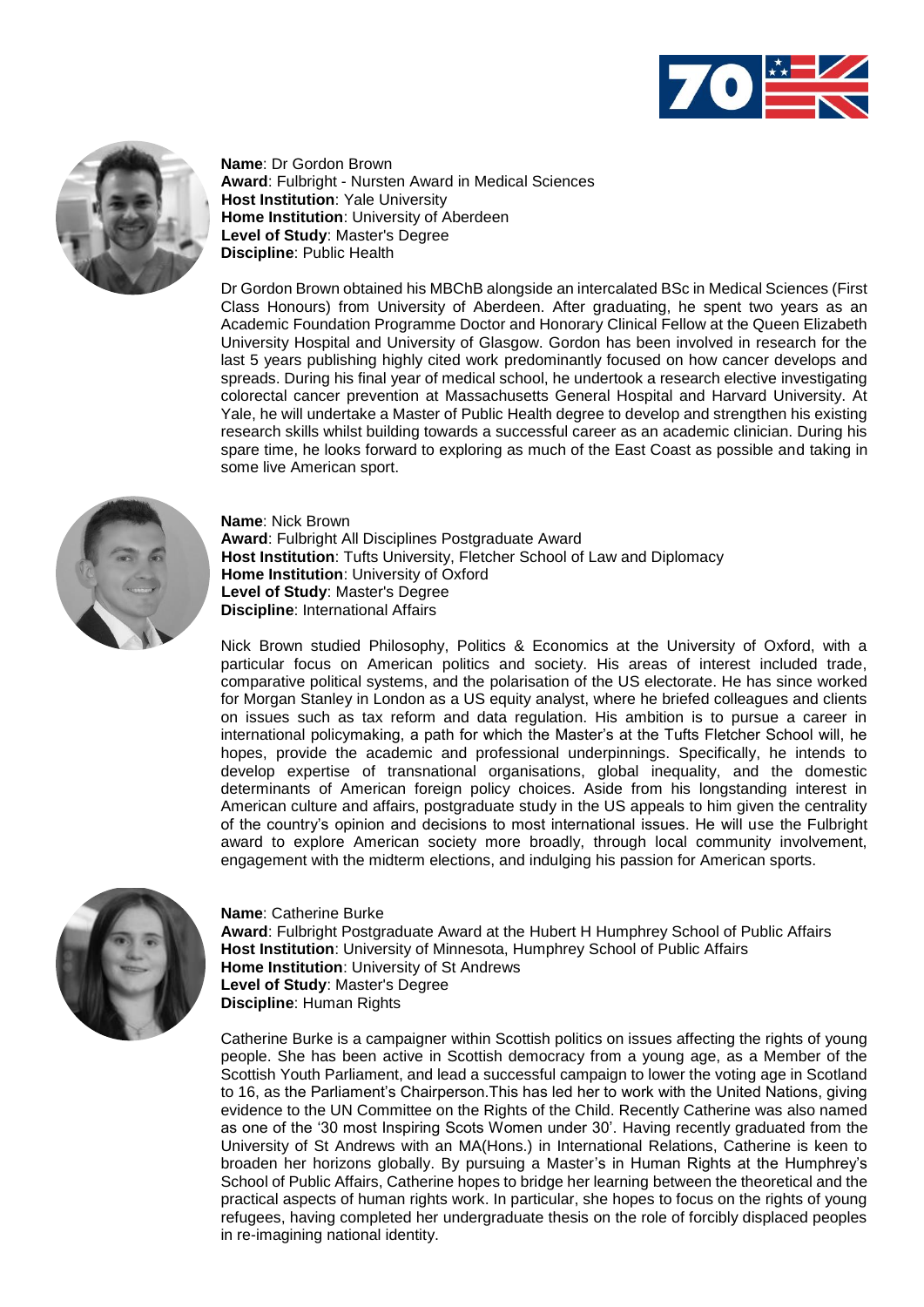



**Name**: Robert Clogher **Award**: Fulbright Executive MPA Award at NYU Wagner **Host Institution**: New York University, Wagner Graduate School of Business **Home Institution**: University of Manchester **Level of Study**: Master's Degree **Discipline**: Public Administration

Robert Clogher is a public policy professional and economist, currently working in the UK Government's Department for International Trade as the Head of Consultation, Trade Policy. His special interests include public sector strategy, horizon scanning and innovative approaches to engage the public in policy-making. Having previously studied at the Universities of Manchester and Cambridge, he is pursuing the NYU Wagner/UCL Master's in Public Administration to develop the full range of skills and attributes needed to be a leader in public service. On the completion of the programme, he intends to apply the knowledge and experience he has acquired to help shape public policy in the UK Government.



**Name**: Joti Desour **Award**: Fulbright Postgraduate Award at The New School **Host Institution**: The New School **Home Institution**: University of Nottingham **Level of Study**: Master's Degree **Discipline**: Media Studies

Joti Desour researches creative media, with a particular interest in the experiences of ethnic minorities in the industry, representation in the media and how we may utilise media as a form of activism to build cross cultural understanding. Joti studied History and Spanish at the University of Nottingham, where she was awarded academic honours as an undergraduate student. She specialised in cultural history in the Americas and, in particular, examined the relationship between sound and our modern conceptions and understanding of race. Her interest in the experiences of ethnic minority students led her to join the UoN BAME network, where she created #AllOfUs, a safe space in which students of colour discussed their experiences at university and established areas for improvement. This culminated in a campaign which sought to reform university protocol when tackling reports of racial discrimination on campus. She has written for multiple publications as well as producing and directing a mini-series and performing saxophone across the world. Whilst studying in Chile, Joti created and curated a series of live music and art events which sought to blend different media forms from contributing artists into a cohesive experience. At The New School, Joti intends to integrate her practical experience in the media with her theoretical study of race and her passion for activism into one multimedia project.



**Name**: David Franklin **Award**: Fulbright - Lloyd's of London Postgraduate Award **Host Institution**: Harvard University **Home Institution**: University of Cambridge **Level of Study**: Master's Degree **Discipline**: International Development

David will study for an MPA in International Development at the Harvard Kennedy School. He hopes to study how emerging technology can both improve our understanding of global risks, and support policymaking in developing markets. This follows a maths degree from Cambridge and eight years in the Country Risk team at J.P. Morgan, in which he travelled around the world advising governments on their public ratings and assessing their sovereign risk profiles. That job ignited an interest in politics, and after the Brexit vote he founded Centre Forward, a 3,600 strong political movement seeking to narrow the Leave/Remain divide. The opportunity to lead similar discussions in the US, and bring ideas back across the Atlantic, is a key part of the attraction of a Fulbright grant. In his spare time David is a cricket commentator and writer, and recently provided ball-by-ball radio coverage live from Dublin on Ireland's first-ever Test match.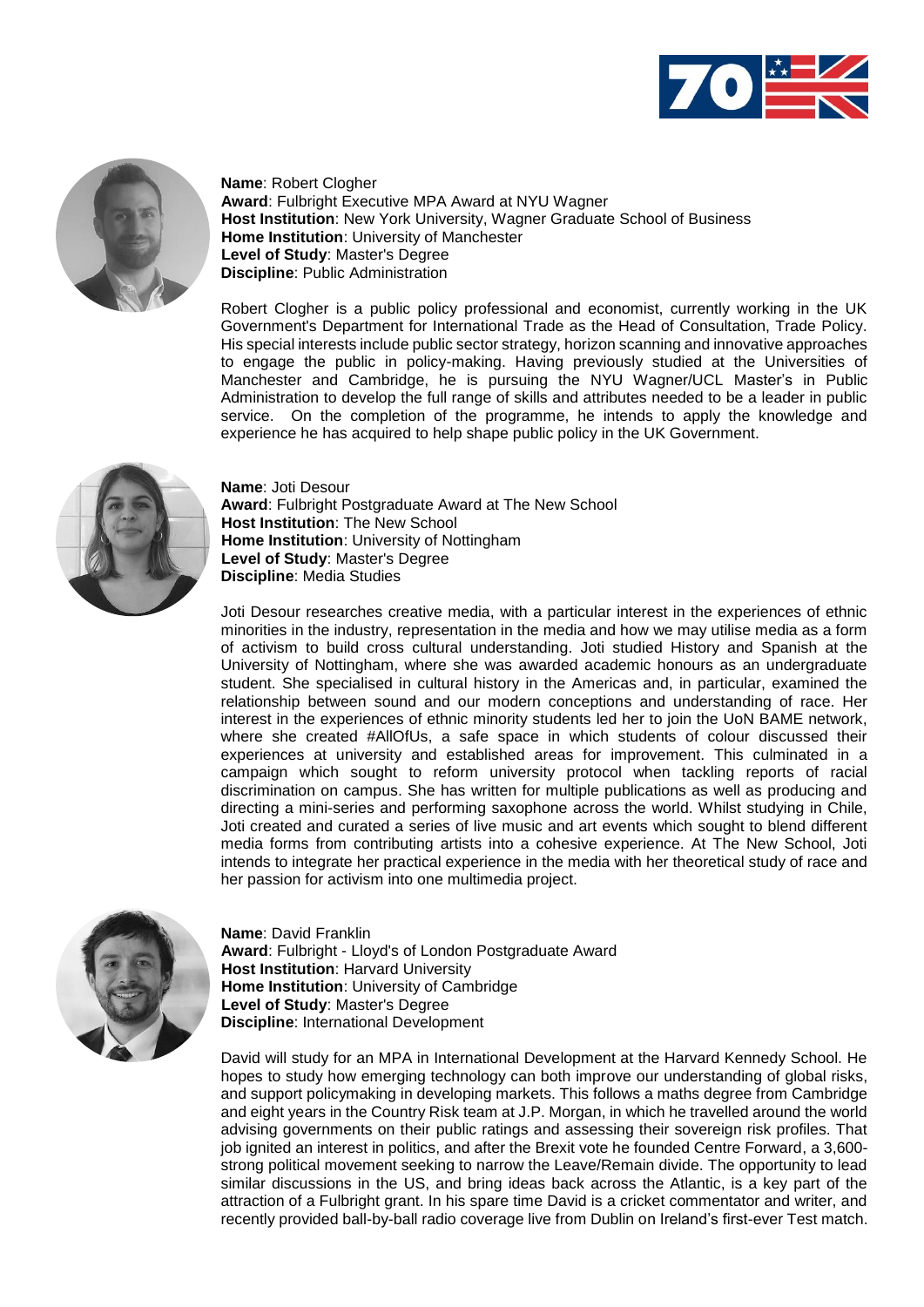

He hopes to export cricket to the US and bring his love for the NFL's Green Bay Packers back to the UK in return.



**Name**: Ashleigh Gray **Award**: Fulbright - British Friends of Harvard Business School MBA Award **Host Institution**: Harvard University **Home Institution**: Stellenbosch University **Level of Study**: Master's Degree **Discipline**: Master of Business Administration

Ashleigh grew up in South Africa, Scotland and Zimbabwe. After graduating from Stellenbosch University with a degree in finance and law, she joined Webber Wentzel in South Africa as a corporate lawyer specialising in cross-border strategic mergers and acquisitions in sub-Saharan Africa. Later, she joined Latham & Watkins in London where she focused on international private equity. A keen hiker, traveller and lay theatre and music critic, she is looking forward to exploring as many of the natural and cultural landscapes of the USA as possible. As a Fulbright Scholar, Ashleigh will complete an MBA at Harvard Business School where she intends to focus on venture capital, investing for impact and entrepreneurship.



**Name**: Zoe Hutton **Award**: Fulbright - Alistair Cooke Award in Journalism **Host Institution**: The New School **Home Institution**: University of Bristol **Level of Study**: Master's Degree **Discipline**: Documentary Directing

Zoe Hutton is a documentary filmmaker with a particular interest in telling stories that explore social issues. Since graduating with a degree in English and Philosophy from the University of Bristol, Zoe has dedicated herself to producing and self-shooting stories that matter. While working at the BBC, she helped develop Murdered by My Father, a BAFTA-winning factual drama about 'honour' killings, and assistant produced the Grierson-nominated BBC2 documentary about homelessness, No Place to Call Home. Since then, she has worked on the BAFTA-winning BBC1 series Ambulance and has most recently been shooting and directing a BBC2 single film about social mobility. Studying in America will enable Zoe to learn from top practitioners and to continue developing her voice as a director, in pursuit of her goal of directing documentaries that offer a window into the lives of those whose stories rarely reach the headlines.



**Name**: Alizeh McClelland **Award**: Fulbright - British Friends of Harvard Business School MBA Award **Host Institution**: Harvard University **Home Institution**: London School of Economics **Level of Study**: Master's Degree **Discipline**: Business

As a Fulbright Scholar, Alizeh will pursue an MBA at Harvard Business School. She hopes to build on her experience in financial and business services to work towards the goal of creating and scaling innovative enterprises. After achieving a First Class degree in Philosophy & Economics at LSE, Alizeh began her career in investment banking at Goldman Sachs, where she was part of diverse regional teams serving governmental and private-sector clients in the UK, France and Greece on key corporate transactions. She then went on to join an early-stage fashion-tech start-up as Head of Business Development & Finance, where she helped define corporate strategy, fundraise and work with leading global brands to forge innovative digital partnerships. She is looking forward to studying in the US due to its strength in entrepreneurship. She hopes to travel the country extensively as well as learn from an exceptional group of academics and business practitioners on campus. Following her studies, Alizeh aims to continue her career investing in and developing young companies with global ambitions.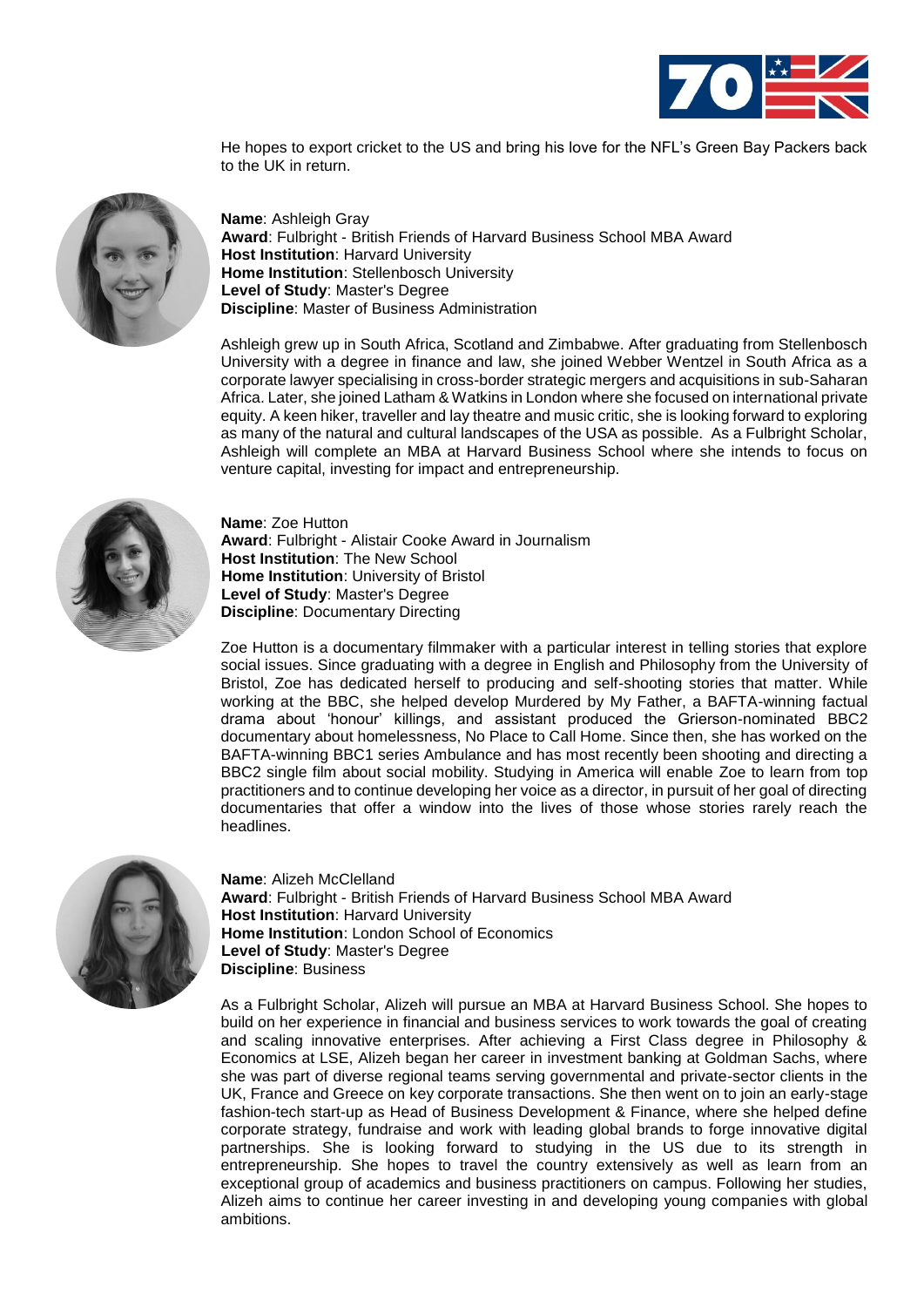



**Name**: Felicity Monk **Award**: Fulbright All Disciplines Postgraduate Award **Host Institution**: Antioch University New England **Home Institution**: University of Edinburgh **Level of Study**: Master's Degree **Discipline**: Environmental Studies

Felicity Monk works on understanding and tackling the urgent issues surrounding climate change and environmental injustice. Her recent focus has been on fossil fuel energy extraction in Scotland, working as a campaigner on unconventional oil and gas in an NGO shaping the debate and government policy on fracking. She is passionate about communicating the complexities of climate change at the grassroots level to inspire peope to take meaningful action, and has researched and authored several reports on fossil fuel extraction and renewable alternatives. A graduate of the University of Edinburgh in International Relations, she has experience working on climate change internationally from her role as a UK youth delegate during United Nations climate change conferences in Warsaw and Paris. An MS in Environmental Studies and Advocacy at Antioch University will enrich her praxis as she learns from key US practitioners leading the way in collective, systems-level responses to climate change at such a critical time nationally, strengthening her capacity to pursue long-term policy solutions to environmental injustice in Scotland and the UK.



**Name**: Catherine Anne Penman **Award**: Fulbright All Disciplines Postgraduate Award **Host Institution**: New York University **Home Institution**: University of Edinburgh **Level of Study**: Master's Degree **Discipline**: Literature

Catherine Penman is a writer particularly interested in how literature can be used to empower subordinated groups. Her fiction uses social realism to imagine the cultural critique of traditional gender binaries and to demonstrate how powerfully social weakness can be addressed in fiction. Catherine is dyslexic and after gaining a 1st class degree in English Literature and History from the University of Edinburgh, she is committed to demonstrating that the queering of dyslexia by the state must be challenged. Since graduating Catherine's work has been widely published, inspired documentaries, received national news attention and even adapted into an award winning BBC film. Moreover, her position as a sponsored skateboarder has enabled Catherine to use her international journalistic success to empower women in male dominated environments. She is well placed to develop this in New York City's urban culture.Catherine's time as a Fulbright scholar represents a life changing opportunity to facilitate mutual understanding, between the United Kingdom and USA, that combining theory and practise, with art and activism, can be a powerful force for liberating marginalised groups.



**Name**: Lucy Shaw **Award**: Fulbright - British Friends of Harvard Business School MBA Award **Host Institution**: Harvard University **Home Institution**: University of Melbourne **Level of Study**: Master's Degree **Discipline**: Business Administration and International Development

Lucy Shaw is studying a joint Masters in Public Administration (International Development) and Masters in Business Administration degree at Harvard Kennedy School and Harvard Business School to research approaches for public and private collaboration to achieve universal energy access. Lucy's career to date has blended African rural development with management consulting for businesses and governments. Lucy has worked with CrossBoundary to lead the first Mini-Grid Innovation Lab for Africa, testing business model ideas in the field with mini-grid companies to support investment. She also worked at the Ethiopian Agricultural Transformation Agency, leading projects to develop nation-wide government programs and policies in mechanization, food security, rural finance and inputs. Lucy was previously a consultant at Boston Consulting Group, focusing on energy and government. Lucy was drawn to study in the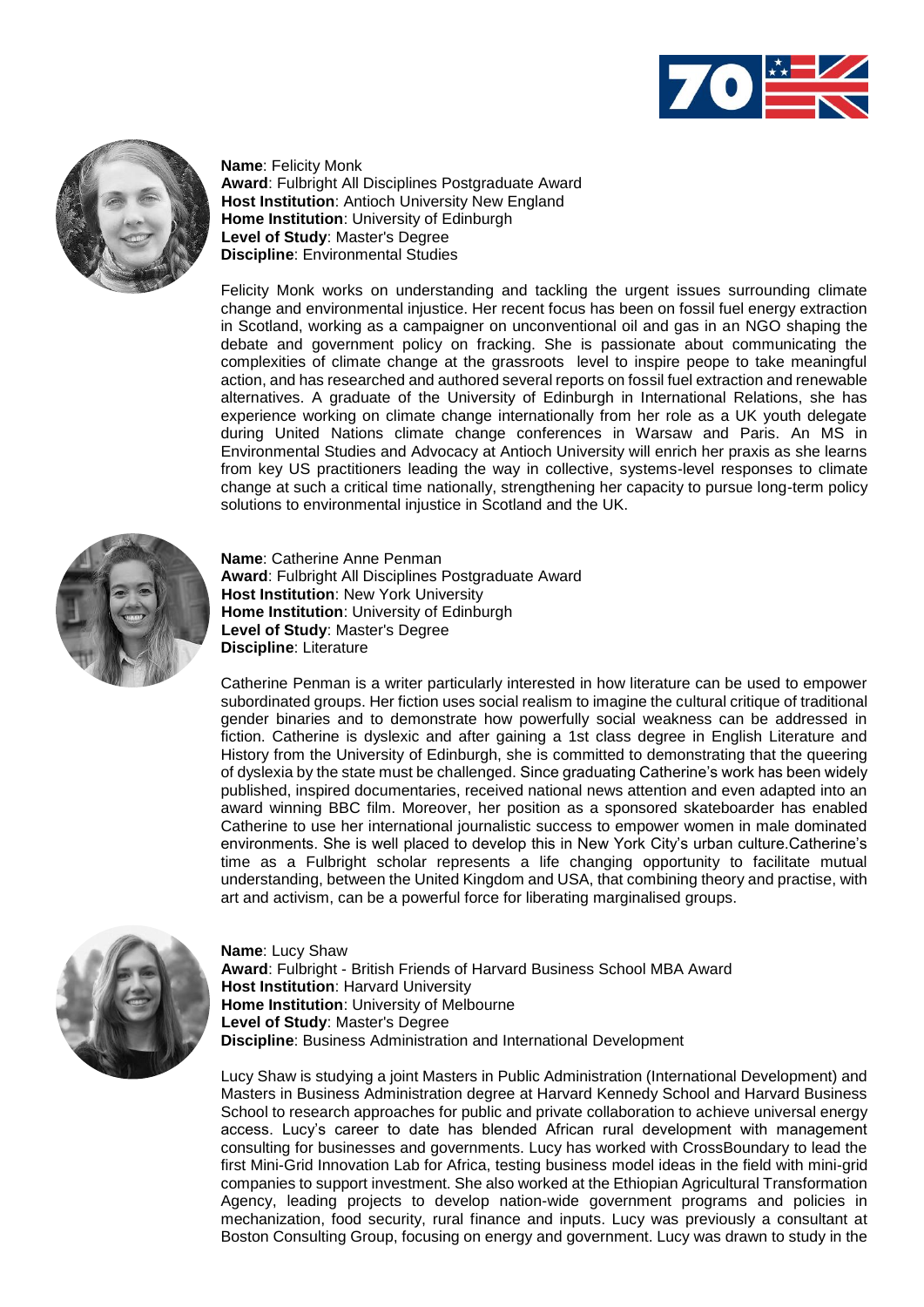

USA and at Harvard especially, as it hosts the best institutions globally for business and policy. The Fulbright program will enable her to dedicate more time to research opportunities with professors focused on energy policy and pursue interests in trekking, dance and music.



**Name**: Isabel Straw **Award**: Fulbright All Disciplines Postgraduate Award **Host Institution**: University of Pennsylvania **Home Institution**: University of Nottingham **Level of Study**: Master's Degree **Discipline**: Global Health

Isabel is a London doctor who has dedicated her junior years to studying the effects of social circumstance on health. Her work at Great Ormond Street has focused on the impact socioeconomic deprivation on childhood mental health, while her policy work at the Westminster 'Centre for Social Justice' has addressed the growing needs of our ageing population. Isabel's international experience has developed her global perspective. She has worked domestically and internationally with children in the asylum system; directing sexual and mental health programmes in London and working internationally as a doctor in refugee camps in Europe and the Middle East. Isabel plans to use a Masters in Public Health education to better equip herself to tackle the effects of social disempowerment on health. Studying in the USA and concentrating in global health will enable Isabel to deepen her understanding of global health inequalities and develop relationships within the international community. In her spare time Isabel is a boxer and a spoken word poet and plans to continue sparring and performing during her two years in Philadelphia.



**Name**: Emma Vickers **Award**: Fulbright All Disciplines Postgraduate Award **Host Institution**: Columbia University **Home Institution**: School of Oriental and African Studies **Level of Study**: Master's Degree **Discipline**: Journalism

Emma Vickers is an investigative researcher, writer and analyst on conflict and corruption in Sub-Saharan Africa. Most recently, she worked for the United Nations in South Sudan, where she conducted field research into the civil war, assisting one of the largest UN peacekeeping missions to better protect civilians from conflict. Previously, she worked for campaigning organisation Global Witness, exposing how South Sudan's oil was being used to bankroll a corrupt elite, undermining the development of democracy in the world's newest state. Underpinning her professional field experience, Emma holds an MSc in Political Economy of Violence and Conflict from the School of Oriental and African Studies, London, and a BA in History from the University of Nottingham. As a Fulbright scholar, Emma will focus on honing her skills in investigative journalism, and learning new ones in radio and conflict reporting. After graduating she plans to report from Sub-Saharan Africa, which she considers one of the world's most exciting and dynamic regions. Outside her professional life, Emma is a keen cook and a poor but enthusiastic runner.



**Name**: Jamie Webb **Award**: Fulbright All Disciplines Postgraduate Award **Host Institution**: New York University **Home Institution**: University of Cambridge **Level of Study**: Master's Degree **Discipline**: Bioethics

Jamie Webb is a philosopher specialising in applied ethics, whose research focuses on the ethics of artificial intelligence within healthcare decision-making. He studied Philosophy and History and Philosophy of Science at the University of Cambridge, was made a Foundation Scholar of Pembroke College, and gained a first-class degree. He subsequently taught secondary school English for two years through the Teach First Leadership Development Programme. Jamie is excited to embark on study within the Bioethics MA at NYU. The course's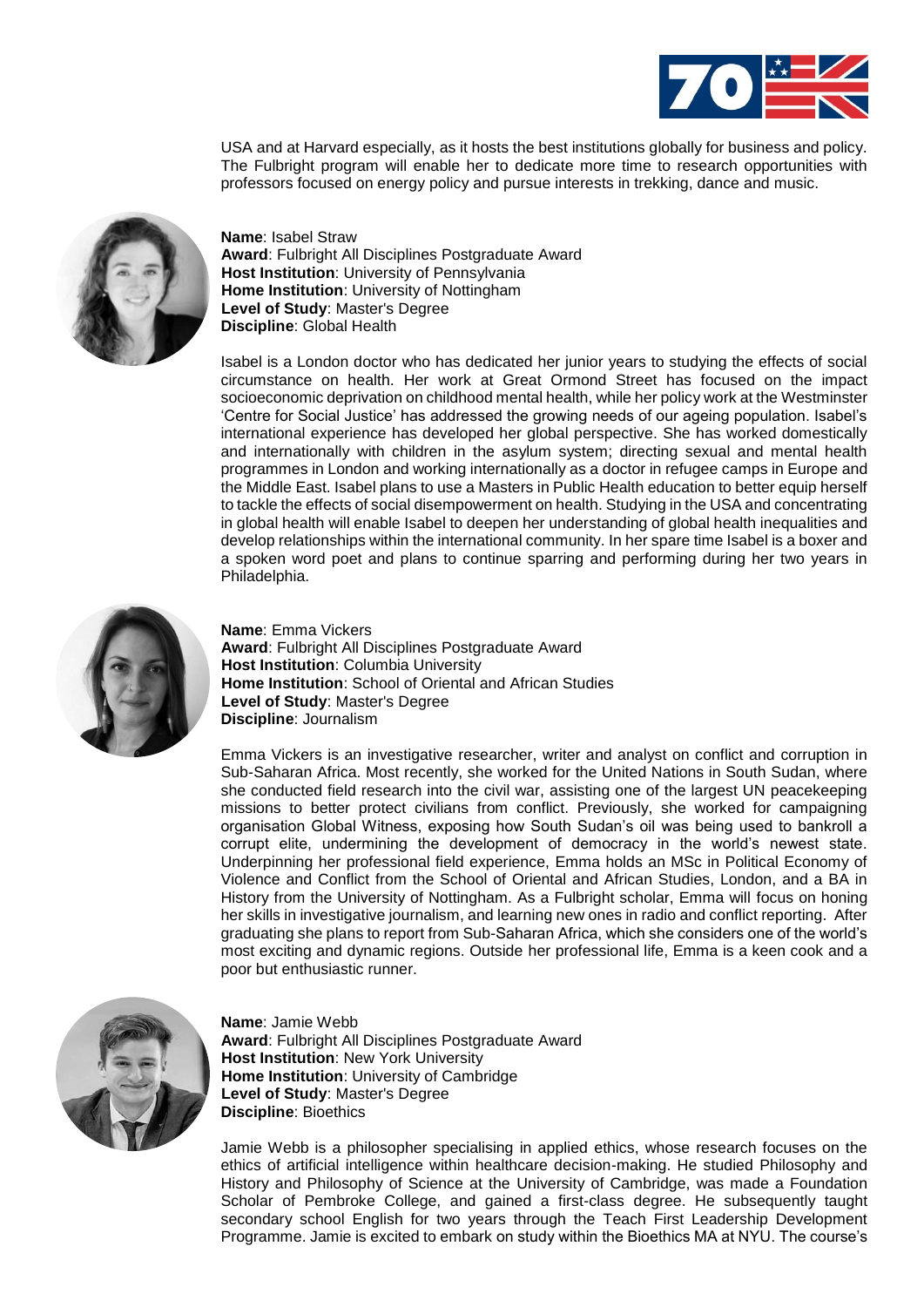

combination of analytical philosophy and healthcare policy, with teaching from some of the foremost academics working in bioethics, makes it an excellent place to consider the pressing ethical challenges an enhanced role for AI in medical diagnosis and treatment recommendations will bring. He is particularly excited to follow in his uncle's footsteps in moving to New York, and discovering all that the city has to offer. Outside of research, Jamie is passionate about theatre, and will be performing his one man show about life as a teacher at this year's Edinburgh Fringe festival.



**Name**: Charlie Zhou **Award**: Fulbright - Elsevier Award **Host Institution**: Harvard University **Home Institution**: University of Oxford **Level of Study**: Master's Degree **Discipline**: Public Health

Charlie Zhou is an Academic Foundation Program doctor at the Royal Free London NHS Foundation Trust. He undertook his pre-clinical training at the University of Cambridge before completing his medical degree at the University of Oxford. He is also the recipient of a National Sarcoma Awareness Fellowship. The advent of electronic health records and other health tracking technologies has ushered in an era of big data in medicine. Analysis of these vast data repositories offers the opportunity to elucidate the influence of risk exposures and policy interventions on population health outcomes. The Master of Public Health program at Harvard University will provide Charlie with the knowledge and skills to engage with and contribute towards this emerging field. The US produces world-leading research to inform innovation in clinical practice and healthcare policy. By joining the Fulbright network, Charlie hopes to gain exposure to novel ideas and cultivate transatlantic ties so that ultimately, he can contribute towards better health and wellbeing both at the level of the individual and of the population.

## SCHOLAR EXCHANGES TO THE UNITED STATES



**Name:** Lauren Bellaera **Award:** Fulbright All Disciplines Scholar Award **Host Institution:** University of Massachusetts, Lowell **Home Institution:** The Brilliant Club **Level of Study:** Visiting Researcher **Discipline:** Education

Dr Lauren Bellaera is the Director of Research and Impact for The Brilliant Club, a UK charity whose aim is to widen access to highly-selective universities for pupils from under-represented groups. Lauren is also a part-time Associate Lecturer at Birkbeck, University of London. Lauren studied for her PhD in cognitive psychology at the University of Warwick and has applied her expertise in this field to education. She is particularly interested in the development of higherorder thinking skills. Lauren's Fulbright scholarship is at the University of Massachusetts, Lowell, hosted by Dr Yana Weinstein. Lauren's project will examine the critical thinking skills that are prioritised in higher education, and the learning strategies that are most beneficial for promoting these skills in university students. The project builds on her postdoctoral research at the University of Cambridge, UK. The Fulbright scholarship will also provide Lauren with an opportunity to understand the challenges that exist in the US educational system for children from low-income backgrounds. Lauren is looking forward to working with university access organisations in the US, such as AccessEd.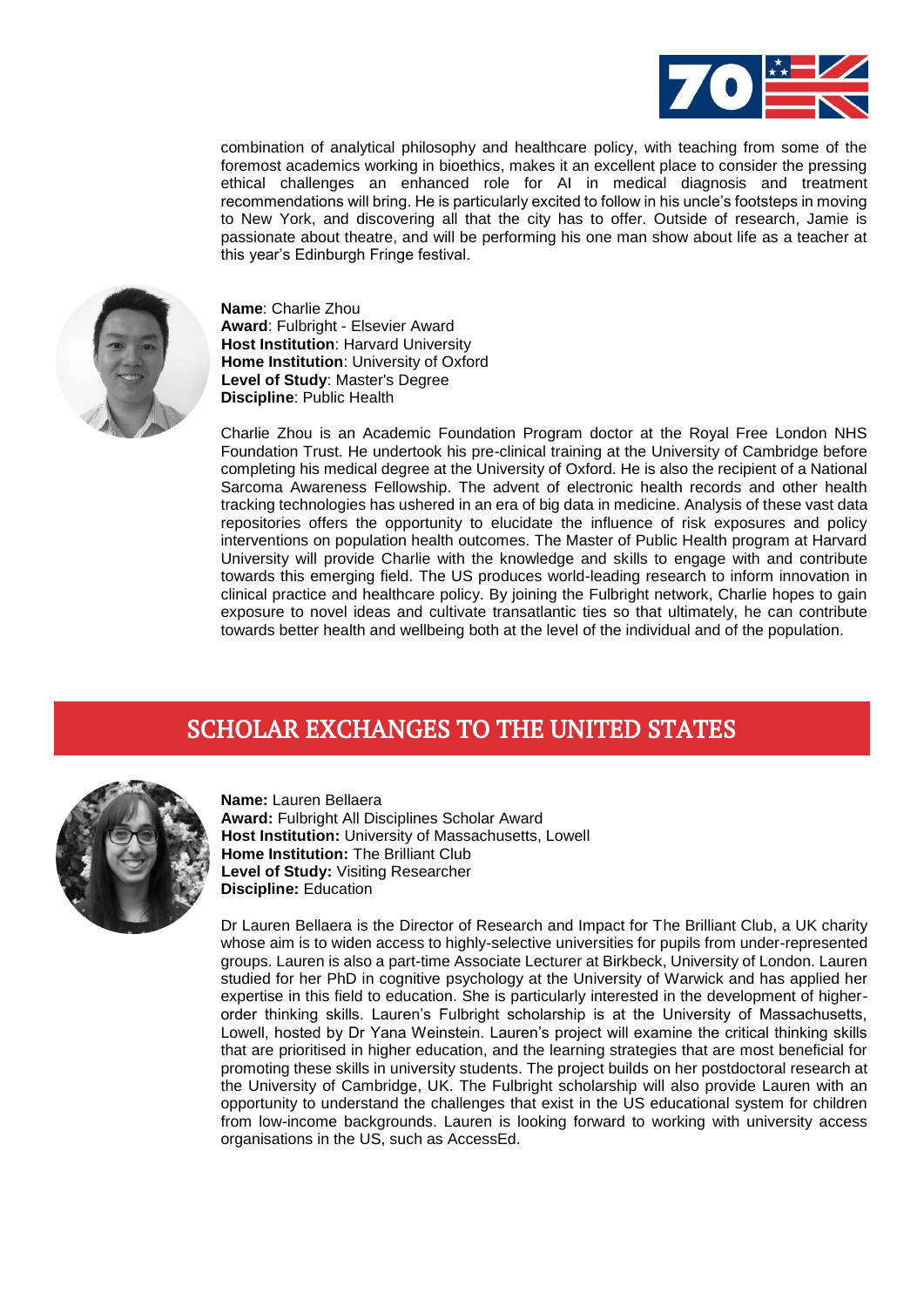



**Name**: Julia Blackburn **Award**: Fulbright-Royal College of Surgeons Research Award **Host Institution**: Harvard University **Home Institution**: Severn Postgraduate Medical Education **Level of Study**: Visiting Researcher **Discipline**: Medicine

Julia Blackburn is a Specialist Trainee in Orthopaedics who is passionate about improving outcomes from surgery by considering the bio-psycho-social aspects of care. She is looking forward to working with Dr Ana-Maria Vranceanu and Dr Neal Chen at Harvard University to research if Cognitive Behavioural Therapy can improve outcomes in hand surgery. She developed her interest in research with an MD at the University of Bristol and was awarded a Research Fellowship by the Royal College of Surgeons to investigate ways to improve bone growth onto metal implants. A European Orthopaedic Research Society travel award provided an opportunity to work with international researchers at the AO Research Institute in Davos, Switzerland. Through the Fulbright scheme, Julia is keen to develop an on-going collaboration with the USA team to continue research into mind body skills interventions in hand surgery in the UK. Julia enjoys walking and having hiked a small part of the Appalachian Trail in the White Mountains, is keen to explore more of the beautiful area of New England.



**Name**: Colin Campbell **Award**: Fulbright All Disciplines Scholar Award **Host Institution**: University of Colorado, Boulder **Home Institution**: University of Edinburgh **Level of Study**: Visiting Researcher and Lecturer **Discipline**: Chemistry

Colin Campbell is a Senior Lecturer and Director of the OPTIMA CDT in Optical Medical Imaging. His research is entirely at the interface between physical and life sciences and in particular he has pioneered the use of Raman spectroscopy to study 3D tissue culture systems that find use in discovering new drugs and understanding diseases. His Fulbright Award is a unique opportunity to work with a world-leading research group in tissue engineering at the Biofrontiers Institute, engage in an exchange of teaching methods for training PhD students and to reach across cultural barriers to make a collection of music about science. He is looking forward to publishing high quality, interdisciplinary research, learning how multidisciplinary culture change is encouraged at an institutional level and skiing with his family!



**Name**: Judith Canellas **Award**: Fulbright-Lloyd's of London Scholar Award **Host Institution**: Columbia University **Home Institution**: Cranfield University **Level of Study**: Visiting Researcher **Discipline**: Environmental Engineering

Judith is a recent PhD graduate from the School of Water, Energy and Environment at Cranfield University where she conducted her research under the supervision of Prof. Bruce Jefferson. For her thesis project, Judith developed and evaluated physico-chemical processes that allow one to efficiently extract reactive nitrogen, a potent environmental pollutant that is normally expensively dissipated, from wastewater so that the nitrogen can become a valuable resource. In her Fulbright project with environmental microbiologist Prof. Kartik Chandran at Columbia University, Judith hopes that she can use microorganisms to transform reactive nitrogen, recovered by the previously developed process, into high quality protein. Supplementing livestock feed with such high quality protein could help to transform the current, wasteful and unsustainable way how nitrogen is used into a cyclical and sustainable process. For the scarce time outside the lab, Judith is looking forward to putting her degree in Classic and Spanish guitar to use in meeting other enthusiasts in the vibrant music scene of New York.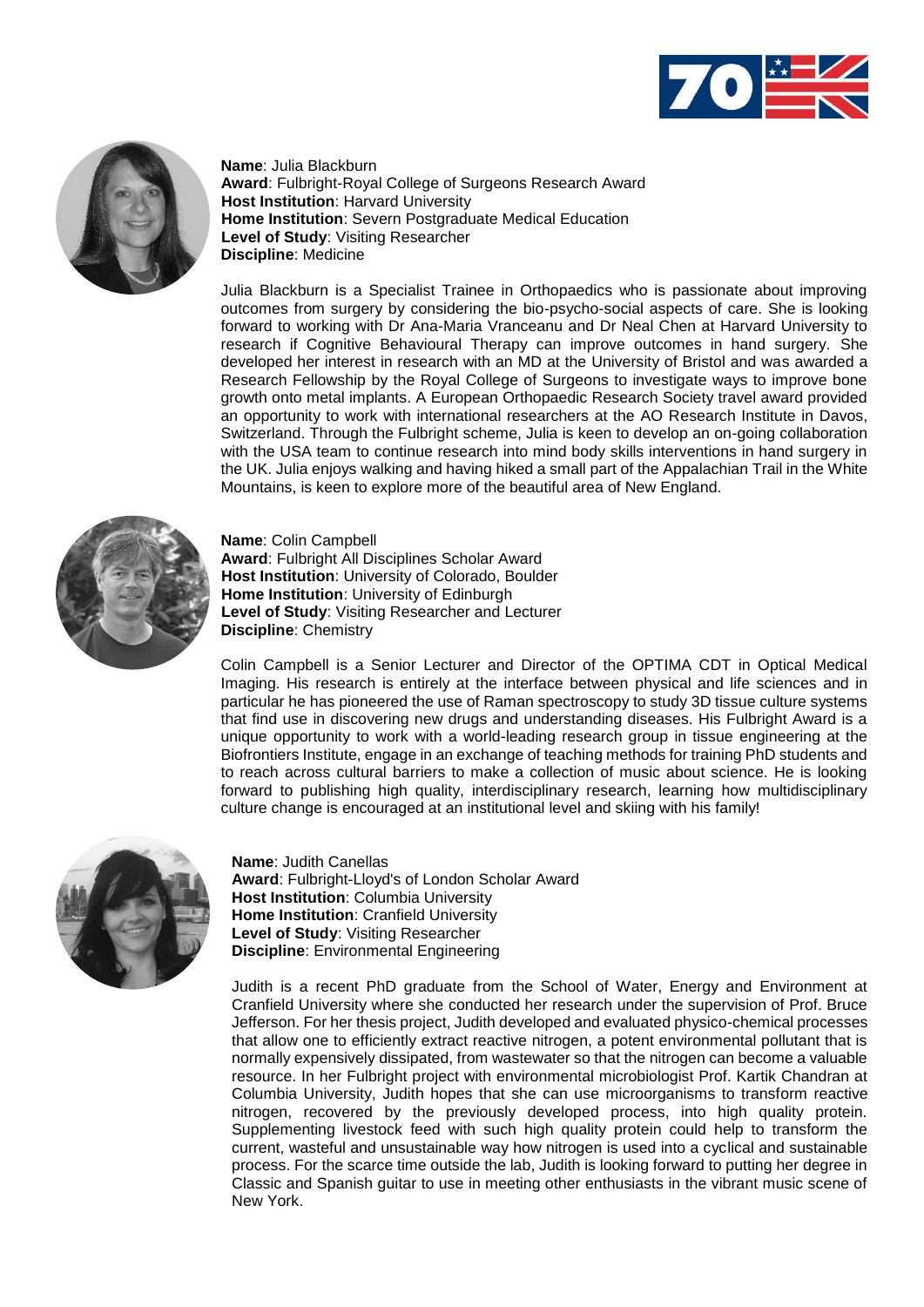



**Name**: Katherine Clements **Award**: Fulbright All Disciplines Scholar Award **Host Institution**: Tulane University **Home Institution**: University of Manchester **Level of Study**: Visiting Researcher **Discipline**: Creative Writing

Katherine Clements is a novelist specialising in historical fiction. She is the author of three novels set in the 17th century; her latest, The Coffin Path, is an Amazon bestseller. She is Royal Literary Fund Fellow at Manchester University and editor of Historia, the magazine of the Historical Writers' Association. In her fiction, Katherine is interested in the dark corners of history, especially the stories of those omitted from the traditional narrative. During her year in New Orleans, she will research and write the first of a trilogy of novels exploring the origins of the city's unique culture, particularly the impact of European colonialism. As well as making the most of the extraordinary archives at Tulane University, she hopes to work with staff and students to exchange expertise in teaching Creative Writing – knowledge that will be shared with writing communities in the UK. She is excited about experiencing all that New Orleans has to offer, and hopes that this amazing opportunity will lend crucial authenticity to her fiction.



**Name**: Joe Duffy **Award**: Fulbright All Disciplines Scholar Award **Host Institution**: Belmont University and New York University **Home Institution**: Queen's University, Belfast **Level of Study**: Visiting Researcher **Discipline**: Social Work

Dr Joe Duffy is a Senior Lecturer in Social Work at Queen's University, Belfast, Northern Ireland. In his teaching, Joe is committed to transformative pedagogy by actively involving service users and carers to help social work students understand difficult topics such as the impact of political conflict and trauma. His innovations in these areas were recognised with a UK Higher Education National Teaching Fellowship in 2014 During his Fulbright year, Joe's research proposes to introduce service user and carer involvement to the social work curriculum in the United States, working with New York University's Silver School of Social Work and Belmont University's Social Work Department, Nashville, Tennessee. In New York University, his research will specifically focus on working with people affected by the 9/11 terrorist attack of 2001. By bringing this perspective to social work classroom teaching, Joe will be replicating work he has undertaken with victims and survivors of 'the Troubles' in Northern Ireland. Similarly, working with Belmont University, he proposes to introduce service user involvement to the social work curriculum. During his Fulbright, Joe will also link with the Council for Social Work Education's Commission on Educational Policy to advise on how service user knowledge can inform the U.S. social work curriculum based on his research findings. As a keen enthusiast of both art and music, Joe is excited about experiencing the rich culture that New York City and Nashville have to offer.



**Name**: Mercy Ette **Award**: Fulbright-Elon University Scholar Award **Host Institution**: Elon University **Home Institution**: University of Huddersfield **Level of Study**: Visiting Researcher and Lecturer **Discipline**: Communications

Mercy Ette, a senior lecturer in the Department of Media, Journalism and Film, is course leader for the Journalism programme at the University of Huddersfield. She holds a Ph.D. in Communication Studies from the University of Leeds and an MA in Journalism Studies from the University of Cardiff. She is also a Chevening Scholarship alumna. As a Fulbright Scholar, Mercy will explore how American elite press frames the UK-US 'special relationship'. She is also looking forward to working with students and colleagues in the School of Communications at Elon University. The Fulbright Award will create excellent opportunities for her to garner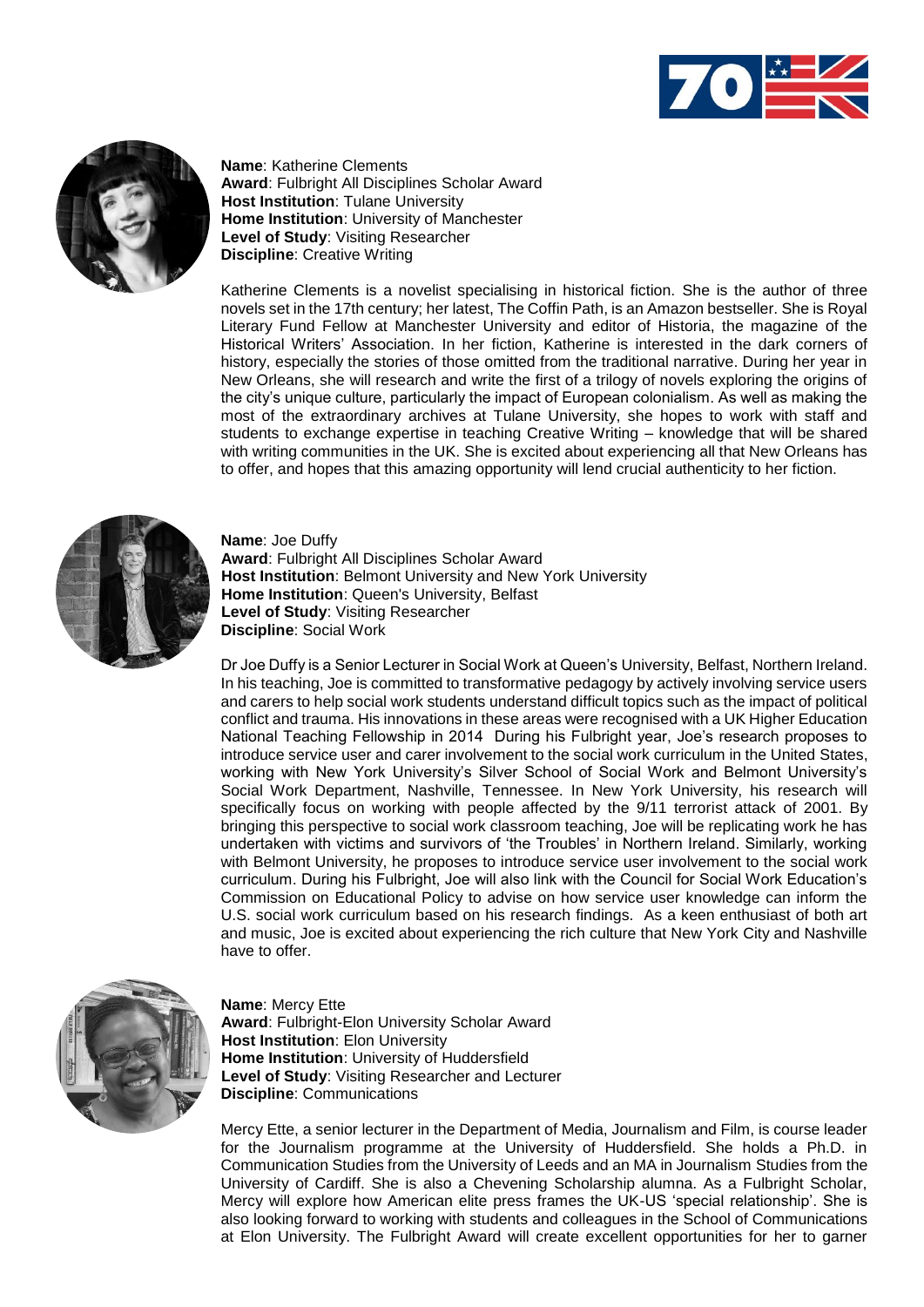

innovative practices and hone her skills by exploring new styles of teaching at her host institution. Mercy is particularly excited to be representing the University of Huddersfield, winner of the Inaugural Global Teaching Excellence Award and a TEF-Gold-rated institution. A keen walker, she hopes to make the most of her time exploring the rich North Carolina landscape.



**Name**: Kealan Fallon **Award**: Fulbright-Lloyd's of London Scholar Award **Host Institution**: Columbia University **Home Institution**: University of Cambridge **Level of Study**: Visiting Researcher **Discipline**: Chemistry

Kealan Fallon is a postdoctoral research associate based at the University of Cambridge. He recently gained his PhD from University College London (UCL) on organic semiconducting materials. His interdisciplinary work combines chemistry and physics to explore how energy interacts with matter. During his Fulbright year, he will research materials designed to improve the efficiency of solar cells by harnessing high energy light that is wasted in traditional solar devices. US researchers have made ground-breaking discoveries in this area and he is excited to work alongside the talented scientists at Columbia University and at the Rowland Institute at Harvard University. Kealan is passionate about engaging children and young people with science and plans to participate in outreach programmes during his time in the US. Outside of the lab, he plans to explore the New York art scene, hike the great American outdoors, and learn about US cultural history.



**Name**: Emma Folwell **Award**: Fulbright-Elon University Scholar Award **Host Institution**: Elon University **Home Institution**: Newman University **Level of Study**: Visiting Researcher and Lecturer **Discipline**: History

Emma Folwell is an historian of the United States, specialising in the study of race and social welfare in the South. She received her PhD from the University of Leicester and previously studied at Oxford University for a M.St. in American History. Emma has been a lecturer in American History at Newman University since 2015. Emma will be teaching in the Department of History and Geography at Elon University in spring 2019. There she will also work on developing her second research project, exploring the history of social welfare in the early twentieth century US South. Her monograph, Poverty Wars in Mississippi, drew on her PhD and explored white resistance to the War on Poverty in 1960s Mississippi, and will be published by the University of Mississippi Press next year. Emma will also use her time at Elon University, a national model for experiential learning, to develop her understanding of student-centred learning. Emma has been fascinated by the distinctive culture and history of the US South for years, and is excited about the opportunity to spend four months living there.



**Name**: Eilidh A B Hall **Award**: Fulbright-Royal Society of Edinburgh Scholar Award **Host Institution**: Trinity University, San Antonio **Home Institution**: University of Aberdeen **Level of Study**: Visiting Researcher and Lecturer **Discipline**: Latinx Studies

Eilidh A B Hall is an early career researcher interested in Latinx literatures and cultures. She was awarded her PhD in 2017 from the department of American Studies at the University of East Anglia and is currently a Teaching Fellow in the University of Aberdeen's Latin American Studies department. Her interdisciplinary research focuses on feminist Chicanx (Mexican American heritage) literature and culture and explores how women negotiate inequalities within the patriarchal institution of the traditional family. As a Fulbright scholar, she will work with distinguished Chicana scholar Norma Cantú at Trinity University in San Antonio, Texas, where she will gain teaching experience and prepare her thesis for publication as a monograph. As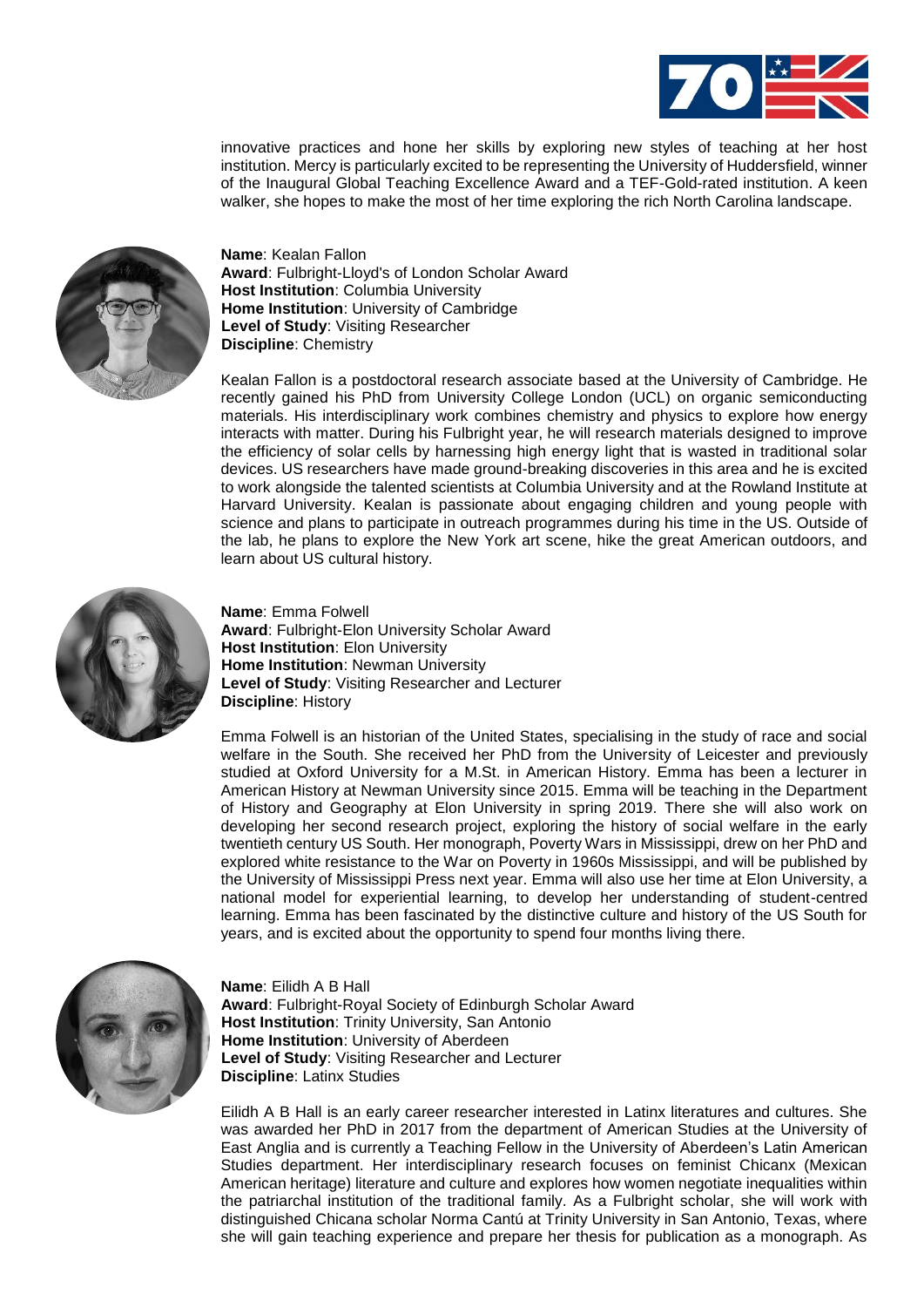

Latinx Studies is an under-represented discipline, her work as a visiting scholar will strengthen transatlantic scholarly dialogues and help develop this burgeoning field in the UK. She is looking forward to exploring the cultural, social, and physical borderlands of Texas.



**Name**: Gleider Hernández **Award**: Fulbright All Disciplines Scholar Award **Host Institution**: Harvard University **Home Institution**: Durham University **Level of Study**: Visiting Researcher **Discipline**: Public International Law

Dr Gleider I Hernández is Associate Professor (Reader) in Public International Law at Durham Law School and Deputy Director of the Durham Global Policy Institute. His research interests and passions relate to international legal theory (nature and sources of international law), and the intersection of international law with global politics. His key research theme at present is focussed on the concept of authority and its relevance in understanding the foundational structures of the international legal system. Dr Hernández took a D.Phil from Wadham College, Oxford, and read for LL.M degrees at Leiden and BCL and LL.B degrees at McGill. Previous to his appointment at Durham, he served at the International Court of Justice, clerking for Judges Bruno Simma and Peter Tomka. He is the author of The International Court of Justice and the Judicial Function (OUP 2014) and International Law (OUP, forthcoming 2018). Gleider will also take full advantage of the period in Cambridge and Boston to explore his interests in North American history and politics, theatre and music, as well as exploring nature with his partner and their toddler.



**Name**: Peter McLoughlin **Award**: Fulbright All Disciplines Scholar Award **Host Institution**: Boston College **Home Institution**: Queen's University, Belfast **Level of Study**: Visiting Researcher **Discipline**: Politics

Peter McLoughlin is a Lecturer in Politics at Queen's University Belfast. He specializes in ethnic conflict and peace-building, with particular focus on the Northern Ireland problem, and international dimensions to its resolution. He gained his PhD from Queen's and then worked at the Institute for British-Irish Studies at University College Dublin before returning to teach in Belfast. His research also led to an interest in education in ethnically divided societies, and he previously taught in integrated (Catholic and Protestant) schools in areas of Belfast that have seen significant communal conflict. His Fulbright research project will explore the role of Irish-America and the US government in both the Northern Ireland conflict and peace process. Though based at Boston College, Peter will also be conducting research in Washington, at the President Reagan Library near L.A., and the George W. Bush Library in Dallas. Peter enjoys music, travel, and football. He will be looking for a football/soccer team to join or a sympathetic group who will help him learn to play basketball during his time in Boston.



**Name**: Shavana Musa **Award**: Fulbright Cyber Security Award **Host Institution**: Carnegie Endowment for International Peace **Home Institution**: University of Manchester **Level of Study**: Visiting Researcher **Discipline**: Cyber Security

Shavana will embark upon her Fulbright Scholar Award in Cyber Security at the Carnegie Endowment for International Peace in Washington D.C. Shavana's work at Carnegie will allow her to produce research and policy to help strengthen the capacity of governments and the private sector in managing cyber risk. This will include exploring the management of novel forms of self-help in cyberspace. Outside of her Fulbright Fellowship, Shavana is a lecturer in international law, security and human rights at The University of Manchester. She is also the Founder and CEO of Ontogeny Global, a revolutionary risk management firm. The Fulbright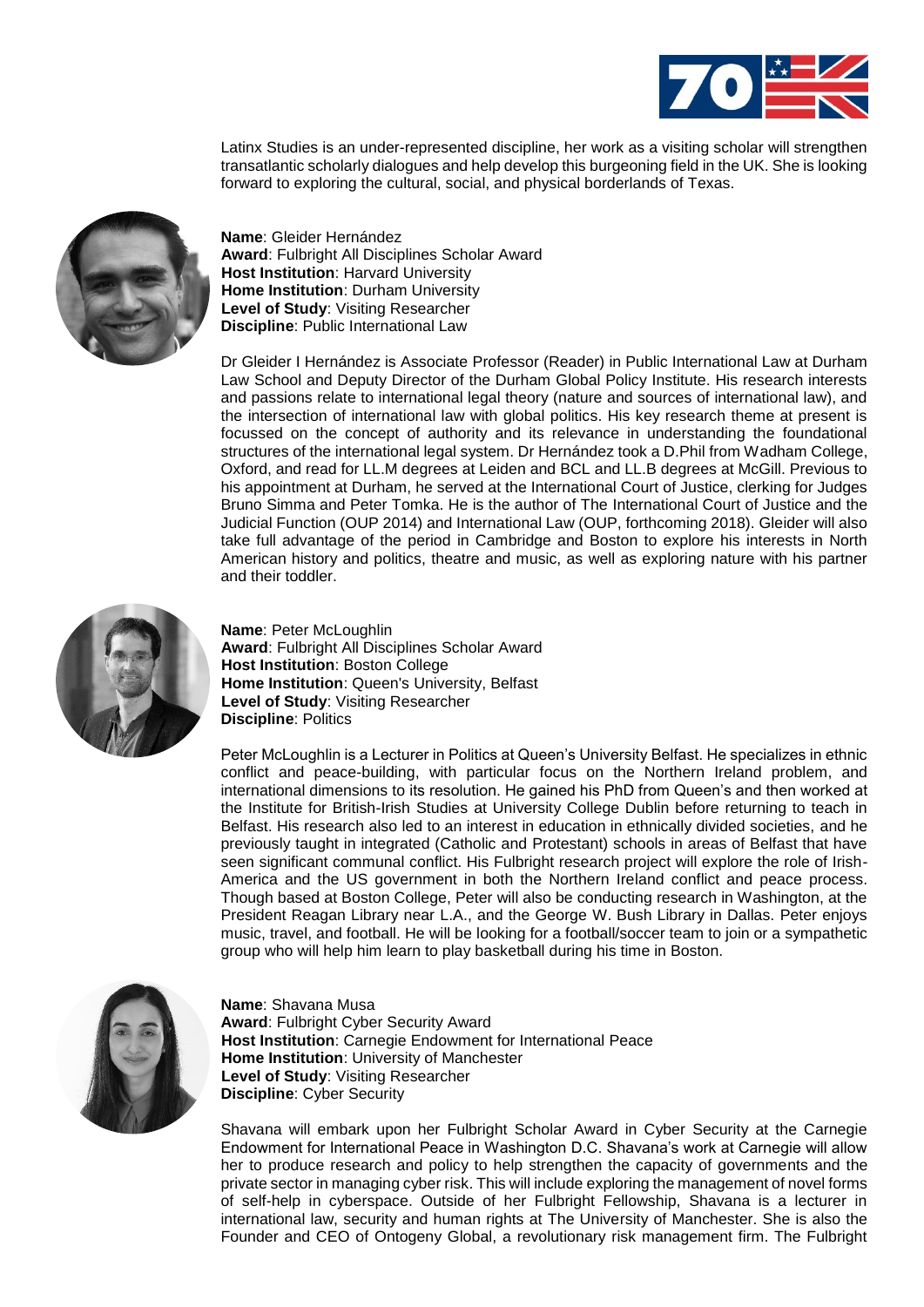

Fellowship will enhance Shavana's research and practical expertise through collaborations and learning processes with US academics and policymakers, as well as helping to strengthen relationships between US and UK stakeholders - much needed for effective cyber security. Shavana also hopes that her Fellowship in the US will allow her to take a hiking expedition to explore Alaska's beautiful wilderness and striking vistas.



**Name**: Richard Smith **Award**: Fulbright-Metropolitan Police Scholar Award **Host Institution**: John Jay College of Criminal Justice, City University of New York **Home Institution**: Metropolitan Police Service **Level of Study**: Visiting Researcher **Discipline**: Criminal Justice

Richard Smith is a Superintendent in the Metropolitan Police Service, London. He is an experienced police officer, having worked in numerous front-line command units. In recent years, Richard has been leading a transformation project in the Met, seeking to modernise the way in which information technology is used to support operational policing and deliver improved criminal justice outcomes. Having completed a Masters in Policing, Policy and Leadership at the University of Portsmouth, Richard went on to complete his doctoral research, exploring talent management in policing, specifically in the context of police leadership and organisational culture. Richard will be working with academics at the John Jay College of Criminal Justice in New York, as well as operational officers in the NYPD, to explore the way in which new working practices are being developed and implemented by law enforcement agencies in the US. Richard is looking forward to establishing new professional and personal networks in the US and immersing himself in the New York way of life.



**Name**: Pawel Swietach **Award**: Fulbright-Cancer Research UK Scholar Award **Host Institution**: Moffitt Cancer Center **Home Institution**: University of Oxford **Level of Study**: Visiting Researcher **Discipline**: Medical Sciences

Pawel Swietach is an Associate Professor at Oxford University, where he heads a research group studying the effects of acid-base disorders on human health. The two main pillars of his work relate to cancer and cardiovascular physiology, funded by grants from the European Union and the British Heart Foundation. The group investigates how acidity in tumours - a common feature of tumours - contributes to cancer progression, and how changes in pH control in the heart - triggered by stresses or metabolic disturbances - contributes to cardiac diseases. Pawel is delighted that on this occasion, the UK Commission has agreed to award a CRUK-Fulbright Scholarship to an EU citizen, and he hopes to be a good ambassador for European and British science in America. The Scholarship will take Pawel to the Moffitt Cancer Center in Tampa, where he will work on new ways of imaging and exploiting the acidic tumour acidic microenvironment for diagnostic and therapeutic purposes. There, he will also contribute towards ongoing efforts to implement mathematical models for improving the efficacy of therapeutic regimes.



**Name:** Michael Vine **Award:** Fulbright-The University of South Florida Award **Host Institution:** University of South Florida **Home Institution:** University of Cambridge **Level of Study:** Postdoctoral Researcher **Discipline:** Social Anthropology

Michael Vine is a social anthropologist of the United States that works at the intersection of human health, the environment, and politics. He was awarded his PhD from the University of Cambridge in 2018 for research on local responses to climate change and drought in the deserts of Southern and Central California. During his time as a Fulbright Scholar, he will carry out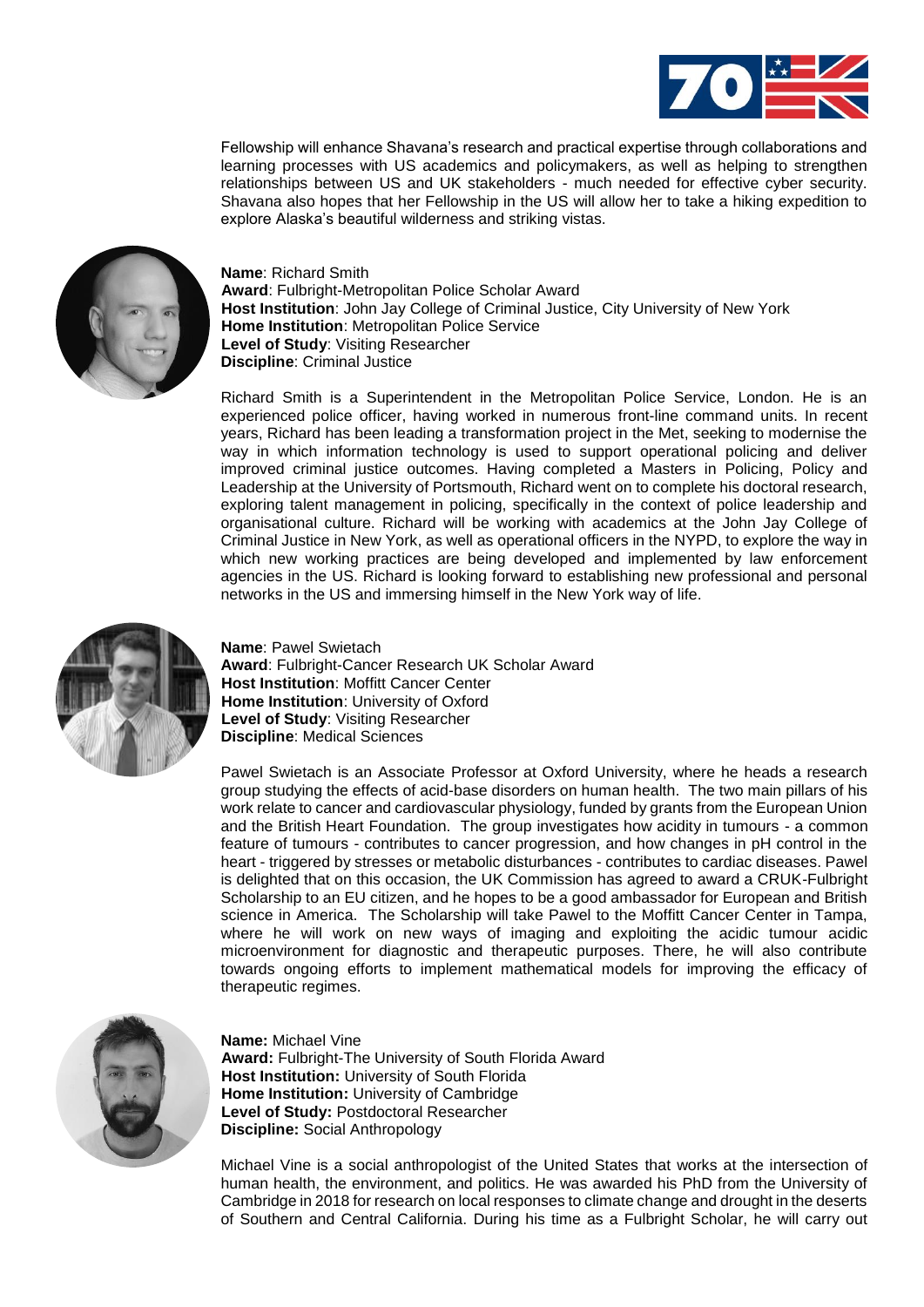

research on the social and political dimensions of mosquito-borne diseases in Florida and beyond.



**Name**: Stuart Williamson **Award**: Fulbright-Cancer Research UK Scholar Award **Host Institution**: Stanford University **Home Institution**: Cancer Research UK Manchester Institute **Level of Study**: Visiting Researcher **Discipline**: Cancer Research

Stuart Williamson is a Cancer Researcher based in Manchester. He completed his PhD investigating the rare subsets of tumour cells driving cancer. Stuart continues to work on this topic, focussing on Small Cell Lung Cancer (SCLC). He has demonstrated that a subset of SCLC tumour cells can form blood vessels through a process called Vasculogenic Mimicry (VM). The presence of VM is associated with poor prognosis and resistance to therapy. Stuart will be building on this work during his Fulbright Scholarship at Stanford University. He will be investigating VM at each stage of cancer, from tumour initiation through to the formation metastases. He hopes to identify how VM is contributing to cancer progression and to try to identify novel therapeutic targets. He hopes that the interdisciplinary collaboration Stanford is famous for will offer unique opportunities to improve outcomes in SCLC and wants to bring this cooperative ethos back with him to the UK. Stuart is interested in technology, music and nature, so is excited to make the most of his time in California's Bay Area.



**Name**: Sharon Willson **Award**: Fulbright All Disciplines Scholar Award **Host Institution**: Boston Conservatory at Berklee **Home Institution**: Willson Academy of Performing Arts **Level of Study**: Visiting Researcher and Lecturer **Discipline**: Theatre Arts

Sharon is a highly accomplished educator and performer. She currently leads and actively promotes the arts at both Corpus Christi Primary and Richard Challoner Secondary School, in Kingston. Sharon is also the principal of Willson Academy of Performing arts. Over 250 students regularly undertake exams and perform at London venues including Her Majesty's theatre and The O2. Sharon's research and teaching project will compare the pedagogical practice that underpins professional Musical Theatre training in both the US and UK. The partner institutes for research are the Boston Conservatory at Berklee (BOCO) and the Guildford School of Acting (of which Sharon is an alumna). An added element to the research is to explore how the arts empower and have a positive impact on young people's mental health and wellbeing. On her return from the US, Sharon will look to develop teacher/ student exchange programmes between the two institutions. Sharon is looking forward to immersing herself in American culture and spending her spare time attending theatre and dance productions and perhaps even catching a Red Sox game!



**Name**: Derick Wilson MBE **Award**: Fulbright Scholar-in-Residence **Host Institution**: St Philip's College, San Antonio **Home Institution**: Corrymeela Community **Level of Study**: Scholar-in-Residence **Discipline**: Education and Restorative Practices

Derick is Reader Emeritus in Education with Restorative Practices (Ulster) undertaking practical reconciliation work in Northern Ireland since 1965 with the Corrymeela Community, as a youthworker, parent and academic. This Fulbright Scholarship strengthens relationships between St Philip's, a unique Historically Black and Hispanic Serving College, and Corrymeela. St Philip's wishes to challenge their students more through offering international experiences, while supporting them be at ease in study, work and service within diverse local communities. From his post-doctoral research, he believes that reconciliation in contested and secure societies is promoted when the inter-connected principles of equity, diversity and interdependence underpin